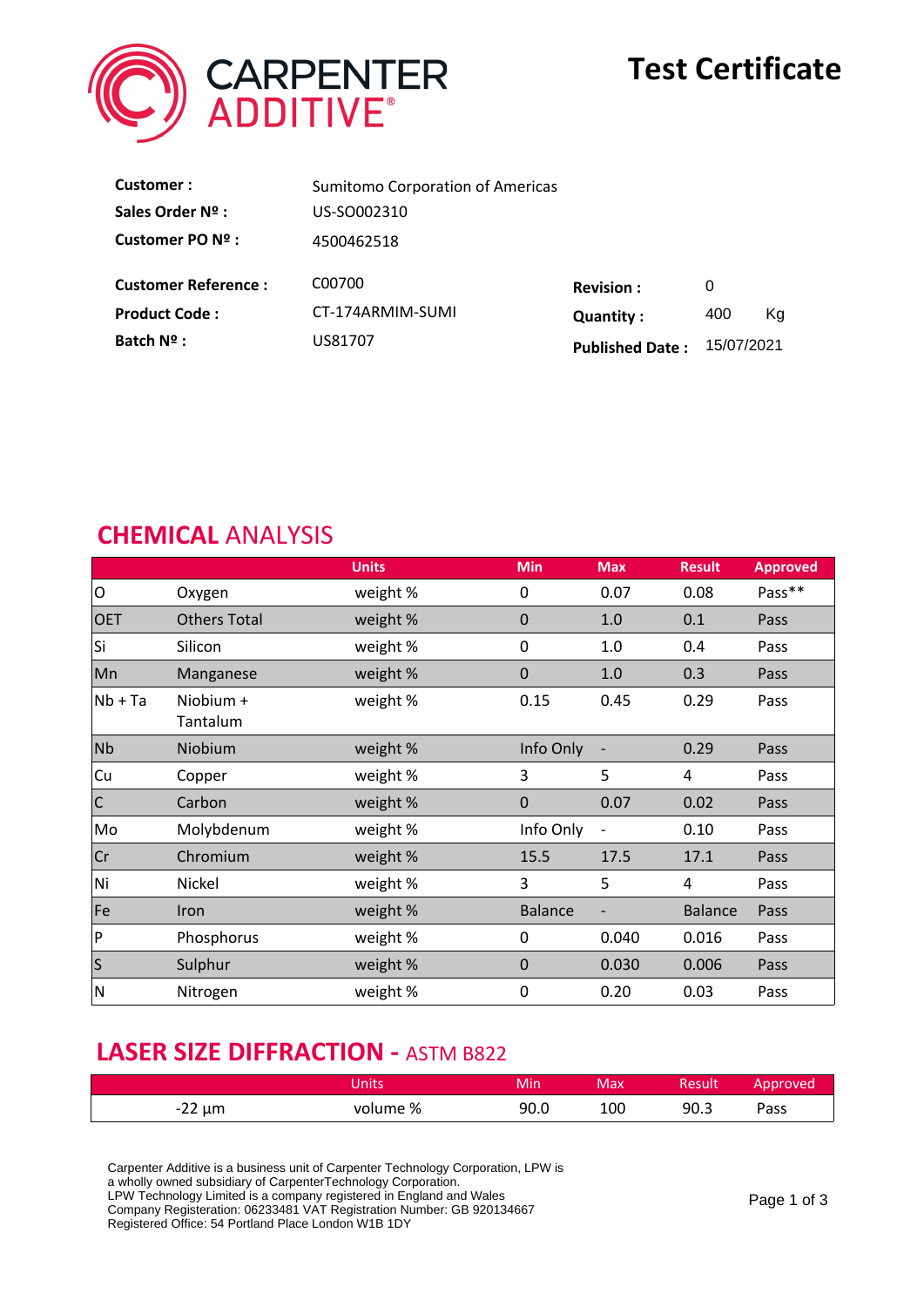

| Customer:                  | <b>Sumitomo Corporation of Americas</b> |                        |            |    |
|----------------------------|-----------------------------------------|------------------------|------------|----|
| Sales Order Nº :           | US-SO002310                             |                        |            |    |
| Customer PO Nº :           | 4500462518                              |                        |            |    |
| <b>Customer Reference:</b> | C00700                                  | <b>Revision:</b>       | 0          |    |
| <b>Product Code:</b>       | CT-174ARMIM-SUMI                        | <b>Quantity:</b>       | 400        | Ka |
| Batch Nº :                 | US81707                                 | <b>Published Date:</b> | 15/07/2021 |    |

## **HALL** FLOW **-** ASTM B213

|            | Jnits | Min       | Max                      | Result     | Approved |
|------------|-------|-----------|--------------------------|------------|----------|
| <b>FRH</b> | s/50g | info Only | $\overline{\phantom{0}}$ | <b>WNF</b> | Pass     |

## **APPARENT** DENSITY **-** ASTM B212

|                     | Inits | Mir  | Max.                     | Result     | Approved |
|---------------------|-------|------|--------------------------|------------|----------|
| <b>Bulk Density</b> | ຊ/cm° | Only | $\overline{\phantom{0}}$ | <b>WNF</b> | ass      |

## **SEM** IMAGING



Carpenter Additive is a business unit of Carpenter Technology Corporation, LPW is a wholly owned subsidiary of CarpenterTechnology Corporation. LPW Technology Limited is a company registered in England and Wales Company Registeration: 06233481 VAT Registration Number: GB 920134667 Registered Office: 54 Portland Place London W1B 1DY